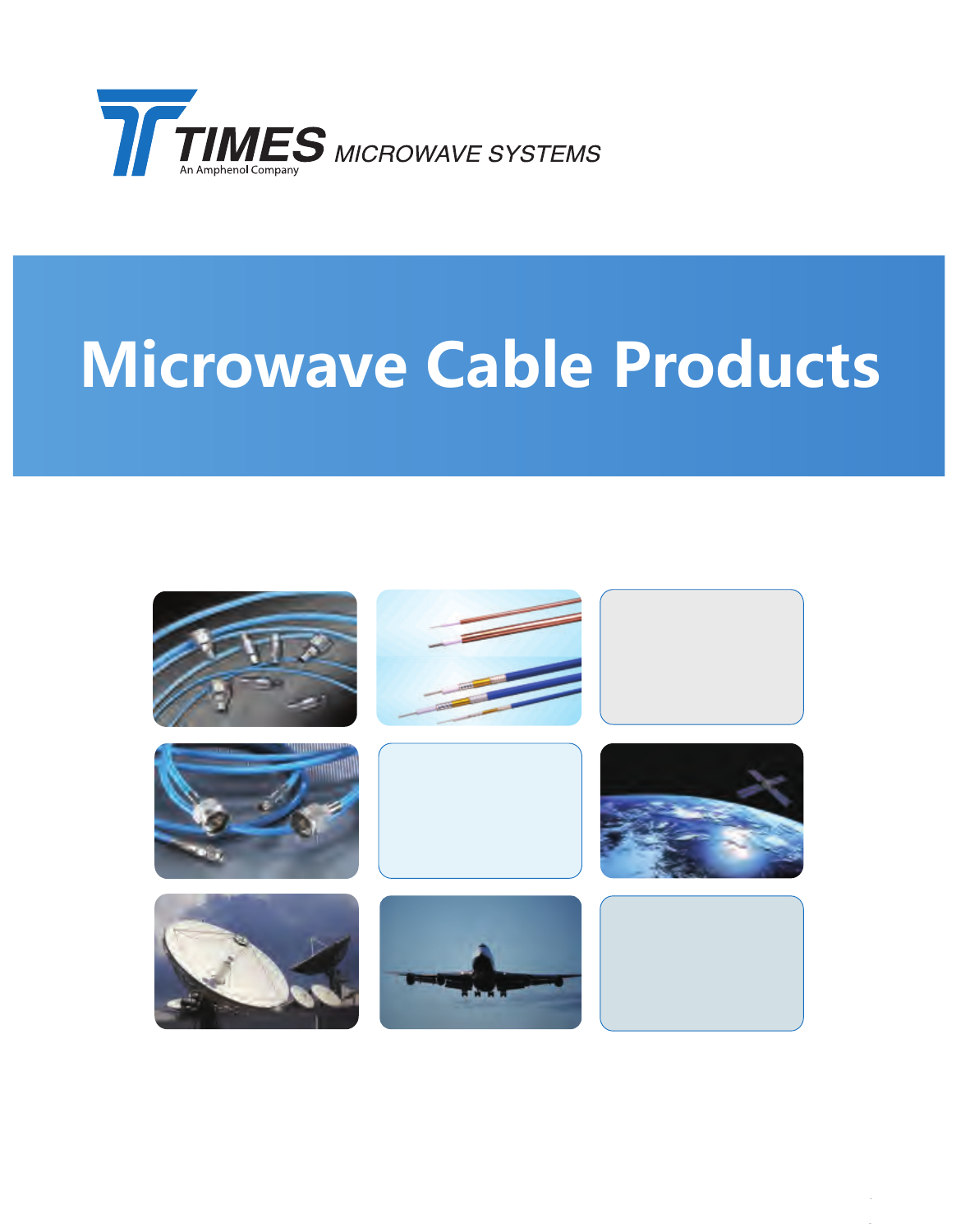### **MaxGain®**

#### **Features & Benefits:**

- Lowest Insertion Loss Available, DC-50 GHz
- Ultra Stable Insertion Loss, Phase and VSWR with Flexing
- Excellent Phase Tracking Performance with wide Temperature (-55°C to +150°C)
- Extremely Flexible, Low Minimum Bend Radius
- Superior Shielding Effectiveness (>90 dB)
- Typical VSWR for assemblies is <1.40:1 at maximum frequencies

MaxGain® ultra low loss, flexible Microwave Coaxial Cable and a full range of passivated stainless steel connectors are available as fully tested custom cable assemblies or for assembly by skilled assembly facilities. The assembly of the connectors to the cable is accomplished by soldering to the inner and outer conductor resulting in excellent mechanical and electrical performance, but is only recommended for installation by skilled technicians in a factory environment. Alternatively, Times can provide completed assemblies to your specifications.

MaxGain® assemblies are used for general applications in both field and laboratory conditions. They are ideally suited for applications where lowest loss and good stability with bending are required.

| <b>Flex Durability</b>        | Very Good |
|-------------------------------|-----------|
| Attenuation                   | Very Low  |
| Phase Temp. Stability         | Good      |
| <b>Connector Availability</b> | Good      |



#### **Specifications:**

| Cable  |                   | AA number Conductor |               | Dielectric Inner Shield Interlayer Outer Braid |           |           | <b>Jacket</b> | Weight             |             | Impedance Capacitance | Temp.         | Min.Bend  | Cut-off   |
|--------|-------------------|---------------------|---------------|------------------------------------------------|-----------|-----------|---------------|--------------------|-------------|-----------------------|---------------|-----------|-----------|
|        | <b>Stock Code</b> | in.                 | in.           | in.                                            | in.       | in        | in.           | 1 <sub>b</sub> /ft | ohms        | pF/ft                 | Range         | Radius    | Frequency |
|        |                   | (mm)                | (mm)          | (mm)                                           | (mm)      | (mm)      | (mm)          | (kg/m)             | Vp (%)      | (pF/m)                | F(C)          | in $(mm)$ | (GHz)     |
| MG-130 | AA-11521          | <b>SC</b>           | <b>LDPTFE</b> | <b>SC</b>                                      | MT        | <b>SC</b> | Blue FEP      | 0.018              | $50 + (-1)$ | 25.40                 | $-67 + 342$   | 0.63      | 50.00     |
|        | 510-0089          | 0.029               | 0.083         | 0.086                                          | 0.094     | 0.108     | 0.130         |                    |             |                       |               |           |           |
|        |                   | (0.74)              | (2.11)        | (2.18)                                         | (2.39)    | (2.74)    | (3.30)        | (0.027)            | 80%         | (83.3)                | $(-55 + 150)$ | (15.9)    |           |
| MG-160 | AA-11258          | <b>SC</b>           | <b>LDPTFE</b> | <b>SC</b>                                      | <b>MT</b> | <b>SC</b> | Blue FEP      | 0.026              | $50 + (-1)$ | 25.40                 | $-67 + 342$   | 0.75      | 40.00     |
|        | 510-0050          | 0.036               | 0.105         | 0.109                                          | 0.116     | 0.134     | 0.156         |                    |             |                       |               |           |           |
|        |                   | (0.91)              | (2.67)        | (2.77)                                         | (2.95)    | (3.40)    | (3.96)        | (0.038)            | 80%         | (83.3)                | $(-55 + 150)$ | (19.0)    |           |
| MG-200 | AA-9889           | <b>SC</b>           | LDPTFE        | <b>SC</b>                                      | MT        | <b>SC</b> | Blue FEP      | 0.037              | $50 + (-1)$ | 25.40                 | $-67 + 342$   | 1.25      | 31.00     |
|        | 510-0001          | 0.051               | 0.146         | 0.151                                          | 0.156     | 0.174     | 0.200         |                    |             |                       |               |           |           |
|        |                   | (1.29)              | (3.71)        | (3.84)                                         | (3.96)    | (4.42)    | (5.00)        | (0.051)            | 80%         | (83.3)                | $(-55 + 150)$ | (31.75)   |           |
| MG-300 | AA-9857           | SC <sub>c</sub>     | <b>LDPTFE</b> | <b>SC</b>                                      | <b>MT</b> | <b>SC</b> | Blue FEP      | 0.093              | $50 + (-1)$ | 24.80                 | $-67 + 342$   | 1.75      | 18.50     |
|        | 510-0017          | 0.087               | 0.243         | 0.246                                          | 0.252     | 0.276     | 0.302         |                    |             |                       |               |           |           |
|        |                   | (2.21)              | (6.17)        | (6.25)                                         | (6.40)    | (7.01)    | (7.67)        | (0.139)            | 81%         | (81.2)                | $(-55 + 150)$ | (44.45)   |           |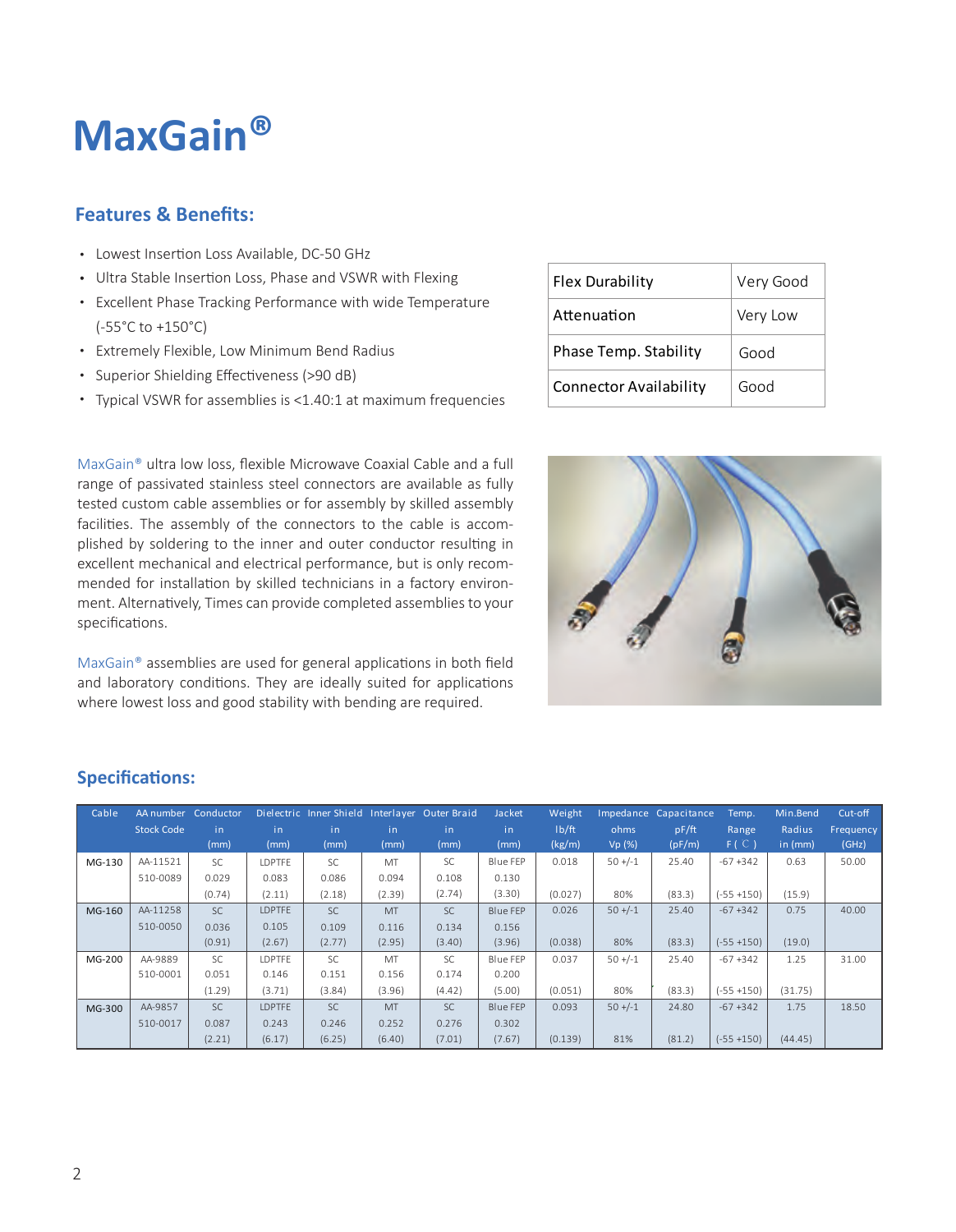

| <b>Frequency (MHz)</b> | 100 | 400 | 1.000 | 3.000 | 8.000 | 10.000 | 18.000 | 26.500 | 140.000 | 50.000 |
|------------------------|-----|-----|-------|-------|-------|--------|--------|--------|---------|--------|
| MG-130                 | 4.3 | 8.7 | 13.8  | 24.0  | 39.8  | 44.6   | 60.6   | 74.3   | 92.5    | 104.3  |
| MG-160                 | 3.7 | 7.4 | 11.8  | 20.6  | 34.1  | 38.3   | 52.0   | 63.8   | 79.5    |        |
| MG-200                 | 2.3 | 4.6 | 7.4   | 12.9  | 21.5  | 24.2   | 33.1   | 43.5   |         |        |
| MG-300                 | 1.3 | 2.7 | 4.3   | 7.6   | 12.9  | 14.5   | 20.1   |        |         |        |

| <b>Frequency (MHz)</b> | 100  | 400  | 1.000 | 3.000 | 8.000 | 10.000 | 18,000 | 26.500 | 40.000 | 50.000 |
|------------------------|------|------|-------|-------|-------|--------|--------|--------|--------|--------|
| MG-130                 | 1040 | 520  | 320   | 180   | 110   | 90     | 70     | 50     | 45     | 40     |
| MG-160                 | 1830 | 910  | 570   | 320   | 190   | 170    | 120    | 100    | 80     |        |
| MG-200                 | 2400 | 1190 | 740   | 420   | 250   | 220    | 160    |        |        |        |
| MG-300                 | 5510 | 2720 | 1700  | 960   | 560   | 500    | 360    |        |        |        |

Watts; Sea Level; Ambient +40°C ; VSWR 1:1

#### **Connectors available for MaxGain cables**

| Cable  | <b>Interface</b> | <b>Description</b> | Part<br><b>Number</b> | <b>Stock</b><br>Code | <b>VSWR</b><br>Freq. (GHz) | <b>Coupling</b><br><b>Nut</b> | Length<br>(mm) | <b>Width</b><br>(mm) | Weight<br>(g) |
|--------|------------------|--------------------|-----------------------|----------------------|----------------------------|-------------------------------|----------------|----------------------|---------------|
| MG-160 | 2.92MM Male      | Straight           | TC-MG160-KM-SS        | 3190-6116            | <1.35:1(40)                | Hex                           | 49.72          | 8.63                 | 13.4          |
|        | N Male           | Straight           | TC-MG200-NMHC-IW-SS   | 3190-2790            | <1.3:1(18)                 | <b>Hex</b>                    | 43.70          | 22.70                | 42.4          |
| MG-200 | SMA Male         | Straight           | TC-MG200-SMC-LW-SS    | 3190-2789            | $<$ 1.3:1 (18)             | Hex                           | 39.50          | 10.50                | 16.1          |
|        | TNC Male         | Straight           | TC-MG200-TMC-LW-SS    | 3190-2830            | <1.35:1(18)                | Hex                           | 46.00          | 15.94                | 28.8          |
|        | N Male           | Straight           | TC-MG300-NMHC-IW-SS   | 3190-2715            | <1.3:1(18)                 | Hex                           | 44.82          | 23.00                | 44.9          |
| MG-300 | SMA Male         | Straight           | TC-MG300-SMC-LW-SS    | 3190-2713            | $<$ 1.35:1 $(18)$          | Hex                           | 42.45          | 14.50                | 24.5          |
|        | TNC Male         | Straight           | TC-MG300-TMC-LW-SS    | 3190-2714            | $<$ 1.35:1 $(18)$          | Hex                           | 51.16          | 16.10                | 37.9          |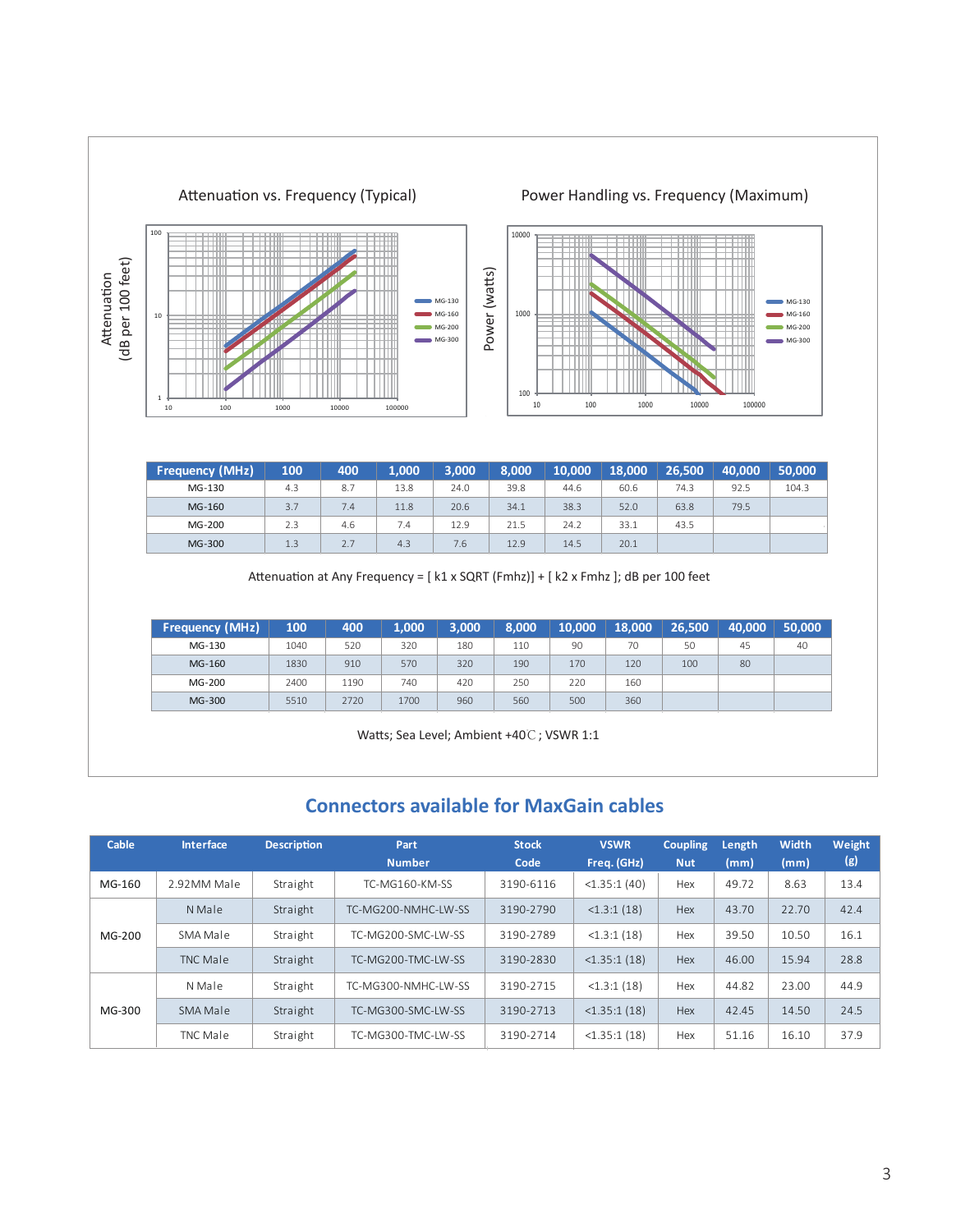## **HeliFoil®**

#### **Features & Benefits:**

- Lowest Insertion Loss Available, DC-18GHz
- Ultra Stable Loss, Phase and VSWR with Flexing
- Excellent Phase Tracking Performance over Temperature
- Extremely Flexible, Low Minimum Bend Radius ·
- Superior Shielding Effectiveness (>100 dB)

HeliFoil® ultra low loss, flexible microwave coaxial cable and assemblies provide excellent performance over the DC-18 GHz frequency range. HeliFoil® cable comes in four different sizes, with options of stranded center conductors for better flexibility. All sizes provide lowest attenuation, excellent phase stability, broad operating temperature range and high power handling making them a good choice for interconnect and testing applications in both field and laboratory conditions.

| <b>Flex Durability</b>        | Good      |
|-------------------------------|-----------|
| Attenuation                   | Very Low  |
| Phase Temp. Stability         | Very Good |
| <b>Connector Availability</b> | Good      |



#### **Specifications:**

| Cable         | AA number<br><b>Stock Code</b> | Conductor<br>in. | <b>Dielectric</b><br>in. | Shields<br>in | Outer braid<br>in | Jacket<br>in | Weight<br>1 <sub>b</sub> /ft | ohms        | Impedance Capacitance<br>pF/ft | Temp.<br>Range | Min.Bend<br>Radius | Cut-off<br>Frequency |
|---------------|--------------------------------|------------------|--------------------------|---------------|-------------------|--------------|------------------------------|-------------|--------------------------------|----------------|--------------------|----------------------|
|               |                                | (mm)             | (mm)                     | (mm)          | (mm)              | (mm)         | (kg/m)                       | Vp(%)       | (pF/m)                         | F(C)           | in (mm)            | (GHz)                |
| <b>HF-090</b> | AA-11892                       | <b>SC</b>        | PTFE                     | <b>SC</b>     | SC                | Blue FEP     | 0.010                        | $50 + (-1)$ | 24.6                           | $-67 + 342$    | 0.38               | 80.80                |
|               | 510-0145                       | 0.020            | 0.056                    | 0.063         | 0.077             | 0.087        |                              |             |                                |                |                    |                      |
|               |                                | 0.51             | 1.42                     | 1.60          | 1.96              | 2.21         | (0.015)                      | 80%         | (80.7)                         | $(-55 + 150)$  | (9.65)             |                      |
| HF-160        | AA-11594                       | <b>SC</b>        | PTFE                     | <b>SC</b>     | SC                | Blue FEP     | 0.025                        | $50 + (-1)$ | 25.4                           | $-67 + 342$    | 0.75               | 42.68                |
|               | 510-0101                       | 0.036            | 0.105                    | 0.112         | 0.130             | 0.150        |                              |             |                                |                |                    |                      |
|               |                                | 0.91             | 2.67                     | 2.84          | 3.30              | 3.81         | (0.038)                      | 80%         | (83.3)                         | $(-55 + 150)$  | (19.05)            |                      |
| HF-190        | AA-9185                        | SC               | PTFE                     | <b>SC</b>     | <b>SC</b>         | Blue FEP     | 0.042                        | $50 + (-1)$ | 24.0                           | $-67 + 342$    | 1.00               | 31.25                |
|               | 51881                          | 0.054            | 0.145                    | 0.158         | 0.175             | 0.197        |                              |             |                                |                |                    |                      |
|               |                                | 1.37             | 3.68                     | 4.01          | 4.45              | 5.00         | (0.063)                      | 81%         | (78.7)                         | $(-55 + 150)$  | (25.4)             |                      |
| <b>HF-290</b> | AA-9186                        | <b>SC</b>        | PTFE                     | <b>SC</b>     | <b>SC</b>         | Blue FEP     | 0.092                        | $50 + (-1)$ | 24.6                           | $-67 + 342$    | 1.50               | 18.96                |
|               | 51909                          | 0.088            | 0.240                    | 0.255         | 0.273             | 0.301        |                              |             |                                |                |                    |                      |
|               |                                | 2.24             | 6.10                     | 6.48          | 6.93              | 7.65         | (0.138)                      | 82%         | (80.7)                         | $(-55 + 150)$  | (38.1)             |                      |

\* PUR Jacket is available as an option, for detailed information please consult the factory.

#### HF-190 Phase Change vs. Temperature

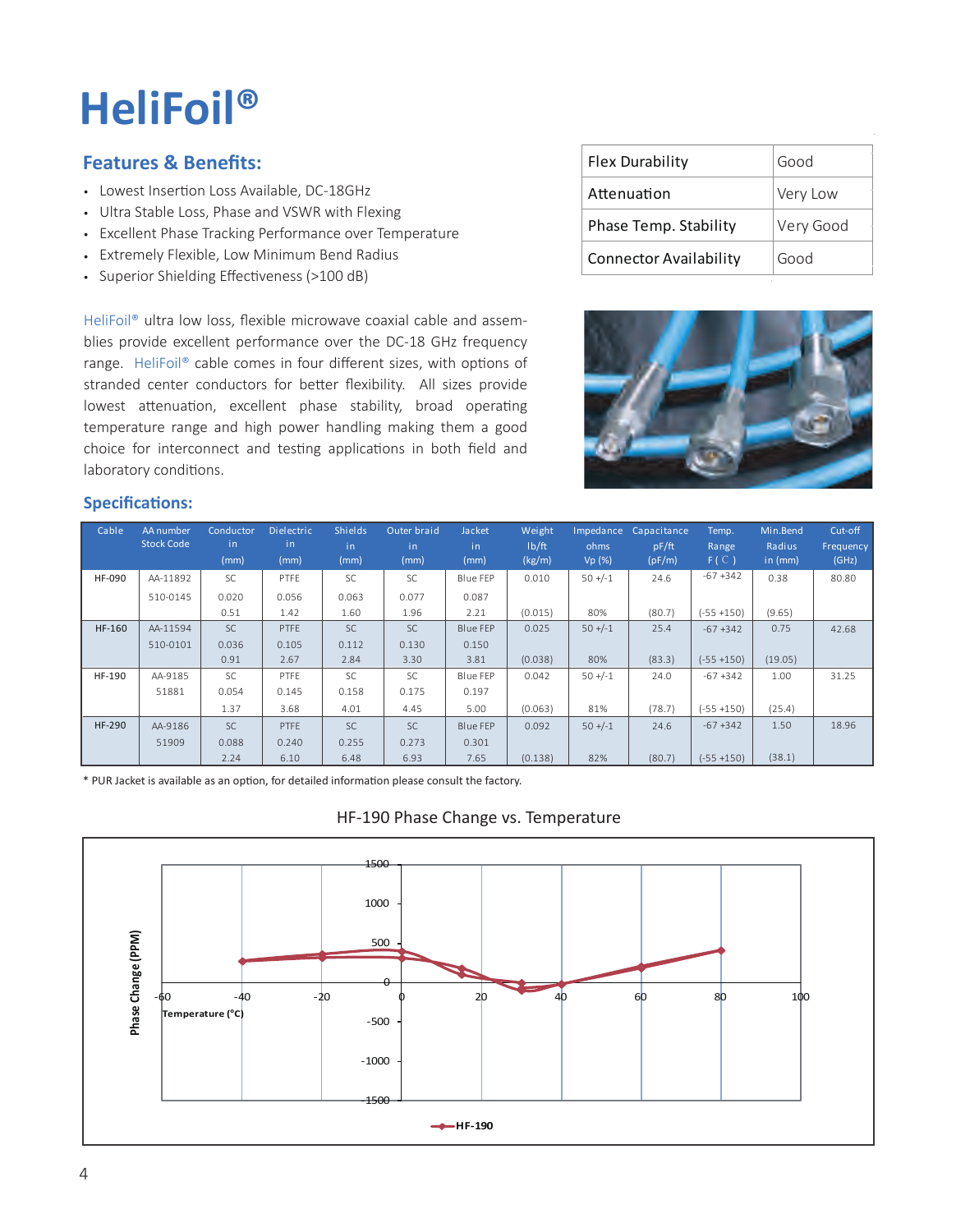

| <b>Frequency (MHz)</b> | 50  | 100 | 500  | 1.000 | 2.000 | 4.000 | 6,000 | 10.000 | 12.000 | 16.000 | 18,000 | 26,500 | 40.000        |
|------------------------|-----|-----|------|-------|-------|-------|-------|--------|--------|--------|--------|--------|---------------|
| HF-090                 | 4.3 | 6.1 | 13.7 | 19.5  | 27.6  | 39.2  | 48.1  | 62.5   | 68.6   | 79.5   | 84.4   | 103.1  | 1276<br>127.U |
| HF-160                 | 2.5 | 3.5 | 7.9  | 11.2  | 15.9  | 22.8  | 28.1  | 36.6   | 40.3   | 46.9   | 50.0   | 61.4   | 76.8          |
| HF-190                 |     | 7.4 | 5.5  | 7.8   | 11.1  | 15.9  | 19.6  | 26.0   | 28.0   | 33.0   | 35.0   | 40.9   |               |
| <b>HF-290</b>          | 1.0 | 1.4 | 3.2  | 4.5   | 6.5   | 9.3   | 11.6  | 15.2   | 16.8   | 19.7   | 21.0   |        |               |

| <b>Frequency (MHz)</b>                    | 50   | 100  | 500  | 1.000 | 2.000 | 4.000 | 6.000 | 10,000 | 12.000 | 16,000 | 18.000 | 26,500 | 40,000 |
|-------------------------------------------|------|------|------|-------|-------|-------|-------|--------|--------|--------|--------|--------|--------|
| HF-090                                    | 930  | 655  | 295  | 210   | 145   | 105   | 85    | 65     | 60     | 55     | 50     | 40     | 35     |
| HF-160                                    | 2175 | 1540 | 685  | 485   | 340   | 240   | 195   | 150    | 135    | 120    | 110    | 90     | 75     |
| HF-190                                    | 3765 | 2660 | 1180 | 830   | 585   | 410   | 330   | 255    | 230    | 200    | 185    | 150    |        |
| HF-290                                    | 8645 | 6100 | 2700 | 1895  | L325  | 925   | 745   | 570    | 515    | 440    | 415    |        |        |
| Watts; Sea Level; Ambient +40°C; VSWR 1:1 |      |      |      |       |       |       |       |        |        |        |        |        |        |

#### **Connectors available for HeliFoil cables**

| <b>Cable</b> | <b>Interface</b> | <b>Description</b> | Part<br><b>Number</b> | <b>Stock</b><br>Code | <b>VSWR</b><br>Freq. (GHz) | <b>Coupling</b><br><b>Nut</b> | Length<br>(mm) | <b>Width</b><br>(mm) | Weight<br>(g) |
|--------------|------------------|--------------------|-----------------------|----------------------|----------------------------|-------------------------------|----------------|----------------------|---------------|
|              | SMA Male         | Straight           | TC-090-SM-FF-SS       | 3190-6389            | <1.3:1(26.5)               | Hex                           | 17.00          | 9.24                 | 6.3           |
| HF-090       | 2.92MM Male      | Straight           | EZ-090-KM-SS          | 3190-6394            | <1.35:1(40)                | Hex                           | 25.26          | 9.24                 | 10.1          |
| HF-160       | 2.92MM Male      | Straight           | EZ-HF160-KM-SS        | 3190-6269            | <1.35:1(40)                | Hex                           | 49.69          | 9.24                 | 13.4          |
|              | 3.5MM Male       | Straight           | TC-190-35M-LW-SS      | 3190-6044            | <1.3:1(26.5)               | Hex                           | 34.99          | 10.50                | 15.4          |
| HF-190       | SMA Male         | Straight           | TC-190-SM-LW-SS       | 3190-2722            | <1.3:1(18)                 | Hex                           | 33.05          | 10.30                | 13.8          |
|              | N Male           | Straight           | TC-190-NMH-LW-SS      | 3190-2710            | <1.3:1(18)                 | Hex                           | 38.56          | 22.00                | 39.7          |
|              | TNC Male         | Straight           | TC-190-TM-LW-SS       | 3190-2723            | <1.35:1(18)                | Hex                           | 37.95          | 15.71                | 25.2          |
|              | SMA Male         | Straight           | TC-290-SM-SS          | 3190-2604            | <1.3:1(18)                 | Hex                           | 36.20          | 14.50                | 19.0          |
|              | SMA Male         | Right Angle        | TC-290-SM-RA-SS       | 3190-6205            | <1.35:1(18)                | Hex                           | 63.93          | 20.38                | 27.7          |
| HF-290       | N Male           | Straight           | TC-290-NMH-LW-SS      | 3190-2605            | <1.3:1(18)                 | Hex                           | 43.70          | 22.00                | 45.2          |
|              | N Male           | Right Angle        | TC-290-NM-RA-IW-SS    | 3190-6117            | <1.35:1(18)                | Hex                           | 48.10          | 31.43                | 71.4          |
|              | TNC Male         | Straight           | TC-290-TM-LW-SS       | 3190-2606            | $<$ 1.35:1 $(18)$          | Hex                           | 44.00          | 15.71                | 34.7          |
|              | TNC Male         | Right Angle        | TC-290-TM-RA-IW-SS    | 3190-3001            | <1.35:1(18)                | Hex                           | 47.28          | 35.00                | 61.0          |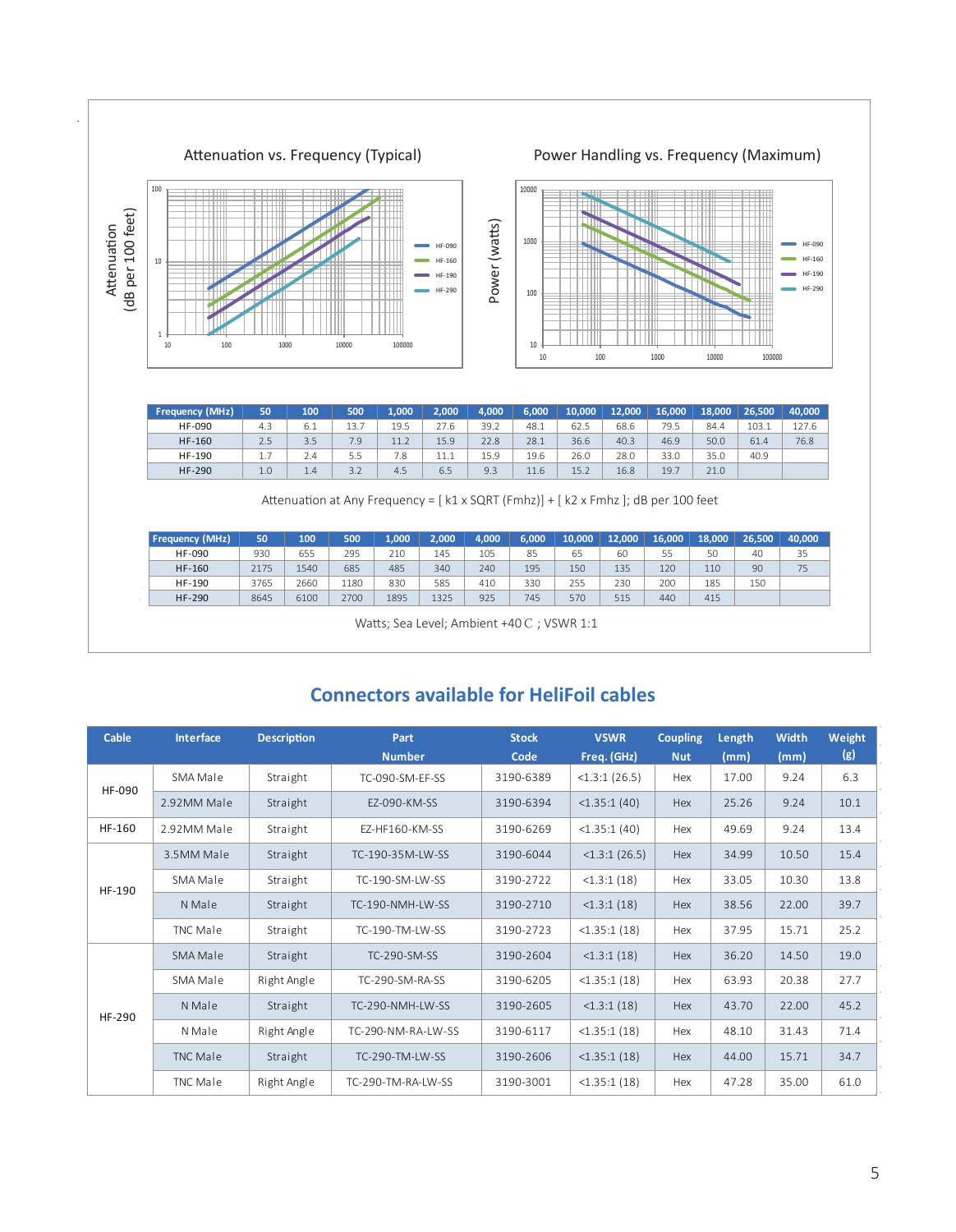# **StripFlex®-II (SFT)**



#### **Features & Benefits**

- Lower Loss than SF Versions ·
- Superior Shielding Effectivess ·
- Low Passive Intermod (-155dBc) ·
- Stable Loss & VSWR vs. Flexing ·
- Excellent Connector Selection ·

SFT cables provides the ultimate performance in a flexible cable. The low density PTFE tape dielectric provides the lowest dielectric loss of any practical dielectric and silver plated conductors make these the ideal choice for microwave applications and other commercial and military interconnect systems.

The high temperature dielectric and jacket enable their use in high ambient temperature up to +200C. They have losses slightly smaller than their low temperature TCOM counterparts as well as high power handling capability.

The Shielding systems, pioneered by Times Microwave Systems in the mid-sixties, consists of an inner silver plated ribbon braid (FSC), a spirally applied and overlapped composite aluminum tape interlayer (Intl), and an overall silver plated round wire braid (SC). The flat ribbon shield affords approximately 30% lower loss and >95 Db shielding compared with the typical M17/RG round wire braided shield (40 to 60 dB).

| <b>Flex Durability</b>        | Very Good |
|-------------------------------|-----------|
| Attenuation                   | l ow      |
| Phase Temp. Stability         | Good      |
| <b>Connector Availability</b> | Very Good |

Standard M17/RG cables are shielded with high coverage single or double round wire braids. While these shields provide 40 dB and 60 dB shielding effectiveness respectively. They are not particularly stable (loss& VSWR) nor is the shielding adequate for today's sensitive wireless communications and microwave military/defense applications.

VSWR is lower since the flat ribbon can be applied over the dielectric much more uniformly than multi-end round wire braids. The VSWR and attenuation variation due to aging and flexure is substantially lower at all frequencies, and especially above 12 GHz. StripFlex-II cables are also available from Times that have been sweep tested for broadband VSWR and attenuation performance. Please contact the factory with your specific requirements.

A good selection of standard interface connectors (crimp or clamp style) are available. SFT cable can be purchased in bulk reels or as preterminated and tested assemblies.

| Cable          | AA number<br><b>Stock Code</b> | Conductor<br>in.<br>(mm) | Dielectric<br>in.<br>(mm) | Inner Shield<br>in.<br>(mm) | Interlayer<br>in.<br>(mm) | Outer Shield<br>in.<br>(mm) | <b>Jacket</b><br>in.<br>(mm) | Weight<br>lb/ft<br>(kg/m) | ohms<br>Vp(%) | Impedance Capacitance<br>pF/ft<br>(pF/m) | Temp.<br>Range<br>F(C) | Min.Bend<br>Radius<br>in (mm) | Cut-off<br><b>Frequency</b><br>(GHz) |
|----------------|--------------------------------|--------------------------|---------------------------|-----------------------------|---------------------------|-----------------------------|------------------------------|---------------------------|---------------|------------------------------------------|------------------------|-------------------------------|--------------------------------------|
| SFT-316        | AA-8649                        | <b>SC</b>                | LDPTFE                    | <b>FSC</b>                  | Al/Kapton                 | <b>SC</b>                   | Blue FEP                     | 0.018                     | $50+/-1$      | 26.7                                     | $-67 + 392$            | 0.50                          | 62.95                                |
|                | 51743                          | 0.023                    | 0.068                     | 0.078                       | 0.083                     | 0.096                       | 0.120                        |                           |               |                                          |                        |                               |                                      |
|                |                                | (0.57)                   | (1.73)                    | (1.98)                      | (1.85)                    | (2.44)                      | (3.05)                       | (0.027)                   | 76%           | (87.6)                                   | $(-55 + 200)$          | (12.7)                        |                                      |
| SFT-142        | AA-8650                        | <b>SC</b>                | <b>LDPTFE</b>             | FSC                         | Al/Kapton                 | <b>SC</b>                   | Blue FEP                     | 0.036                     | $50+/-1$      | 26.7                                     | $-67 + 392$            | 0.75                          | 35.40                                |
|                | 51742                          | 0.040                    | 0.121                     | 0.131                       | 0.136                     | 0.158                       | 0.180                        |                           |               |                                          |                        |                               |                                      |
|                |                                | (1.02)                   | (3.07)                    | (3.33)                      | (3.48)                    | 4.01                        | (4.57)                       | (0.054)                   | 76%           | (87.6)                                   | $(-55 + 200)$          | (19.1)                        |                                      |
| <b>SFT-205</b> | AA-8651                        | <b>SC</b>                | LDPTFE                    | <b>FSC</b>                  | Al/Kapton                 | <b>SC</b>                   | Blue FEP                     | 0.042                     | $50+/-1$      | 26.7                                     | $-67 + 392$            | 1.00                          | 27.84                                |
|                | 51802                          | 0.051                    | 0.154                     | 0.164                       | 0.169                     | 0.187                       | 0.205                        |                           |               |                                          |                        |                               |                                      |
|                |                                | (1.29)                   | (3.91)                    | (4.17)                      | (4.29)                    | (4.75)                      | (5.21)                       | (0.063)                   | 76%           | (87.6)                                   | $(-55 + 200)$          | (25.4)                        |                                      |
| SFT-304        | AA-8652                        | <b>SC</b>                | <b>LDPTFE</b>             | <b>FSC</b>                  | Al/Kapton                 | <b>SC</b>                   | Blue FEP                     | 0.067                     | $50+/-1$      | 26.7                                     | $-67 + 392$            | 1.25                          | 23.09                                |
|                | 51807                          | 0.062                    | 0.185                     | 0.195                       | 0.200                     | 0.227                       | 0.250                        |                           |               |                                          |                        |                               |                                      |
|                |                                | (1.57)                   | (4.70)                    | (4.95)                      | (5.08)                    | (5.77)                      | (6.35)                       | (0.100)                   | 76%           | (87.6)                                   | $(-55 + 200)$          | (31.8)                        |                                      |
| SFT-318        | AA-9702                        | <b>SC</b>                | <b>LDPTFE</b>             | <b>FSC</b>                  | Al/Kapton                 | <b>SC</b>                   | Blue FEP                     | 0.095                     | $50+/-1$      | 26.7                                     | $-67 + 392$            | 1.75                          | 19.33                                |
|                | 51972                          | 0.074                    | 0.221                     | 0.231                       | 0.240                     | 0.263                       | 0.291                        |                           |               |                                          |                        |                               |                                      |
|                |                                | (1.88)                   | (5.61)                    | (5.87)                      | (6.10)                    | (6.68)                      | (7.39)                       | (0.140)                   | 76%           | (87.6)                                   | $(-55 + 200)$          | (44.45)                       |                                      |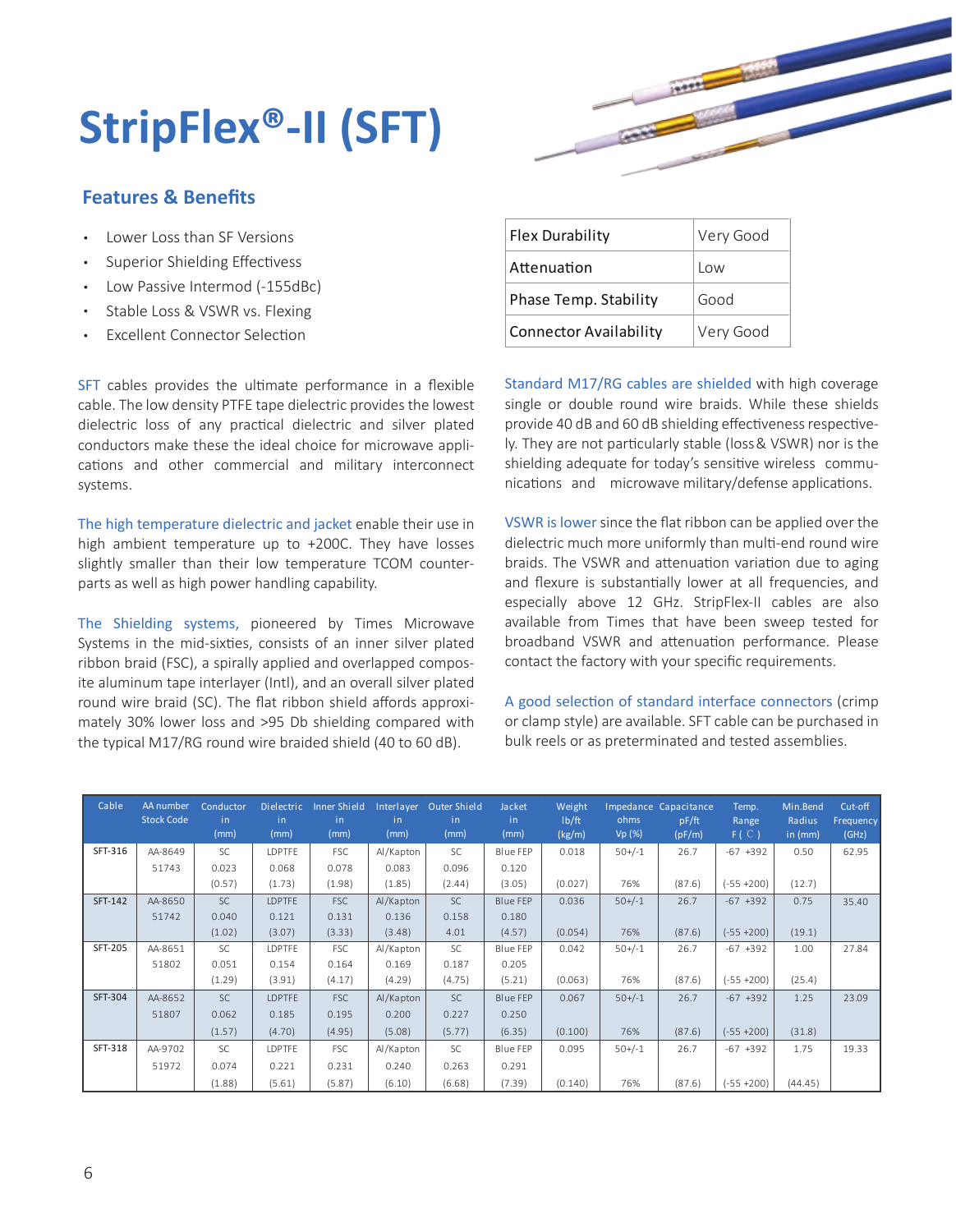

| <b>Frequency (MHz)</b> | 50                                                                        | 100  | 500  | 1.000 | 2,000 | 4,000 | 6,000 | 10,000 | 12,000 | 16,000 | 18,000 | 26500 | 40,000 |
|------------------------|---------------------------------------------------------------------------|------|------|-------|-------|-------|-------|--------|--------|--------|--------|-------|--------|
| SFT-316                | 1180                                                                      | 854  | 370  | 263   | 183   | 120   | 100   | 70     | 69     | 58     | 54     | 40    | 30     |
| SFT-142                | 2540                                                                      | 1843 | 790  | 569   | 397   | 275   | 221   | 160    | 151    | 128    | 120    | 90    |        |
| <b>SFT-205</b>         | 3360                                                                      | 2430 | 1040 | 750   | 523   | 362   | 291   | 210    | 198    | 168    | 157    | 120   |        |
| SFT-304                | 4590                                                                      | 3309 | 1420 | 1020  | 710   | 491   | 394   | 290    | 268    | 227    | 212    |       |        |
| SFT-318                | 5000                                                                      | 3690 | 1630 | 1140  | 790   | 590   | 474   | 330    | 300    | 250    | 240    |       |        |
|                        | $MLH = C \cdot  U \cdot L $ And $L^* = L^* \cap C$ and $L^* = L^* \cap C$ |      |      |       |       |       |       |        |        |        |        |       |        |

Watts; Sea Level; Ambient +40 ℃; VSWR 1:1

#### **Connectors available for SFT cables**

| <b>Cable</b> | <b>Interface</b> | <b>Description</b> | Part<br><b>Number</b> | <b>Stock</b><br>Code | <b>VSWR</b><br>Freq. (GHz) | <b>Coupling</b><br><b>Nut</b> | Length<br>(mm) | <b>Width</b><br>(mm) | Weight<br>(g) |
|--------------|------------------|--------------------|-----------------------|----------------------|----------------------------|-------------------------------|----------------|----------------------|---------------|
|              | SMA Male         | Straight           | TC-142T-SM-SS         | 3190-2793            | <1.3:1(18)                 | Hex                           | 32.20          | 12.70                | 17.7          |
| SFT-142      | SMA Male         | Right Angle        | EZ-142T-SM-RA-SS      | 3190-6315            | $<$ 1.35:1 (26.5)          | Hex                           | 50.72          | 20.50                | 19.1          |
|              | N Male           | Straight           | TC-142T-NM-SS         | 3190-2794            | <1.3:1(18)                 | Hex                           | 40.25          | 20.80                | 40.8          |
|              | SMA Male         | Straight           | TC-205T-SM-LW-SS      | 3190-2289            | <1.3:1(18)                 | Hex                           | 29.08          | 11.00                | 11.6          |
| SFT-205      | SMA Male         | Right Angle        | TC-205T-SM-RA-LW-SS   | 3190-2733            | <1.35:1(18)                | Hex                           | 35.25          | 19.03                | 19.7          |
|              | N Male           | Straight           | TC-205T-NMH-LW-SS     | 3190-2291            | <1.3:1(18)                 | Hex                           | 38.30          | 22.00                | 42.9          |
|              | TNC Male         | Straight           | TC-205T-TM-LW-SS      | 3190-2676            | <1.35:1(18)                | Hex                           | 38.20          | 15.71                | 27.9          |
|              | 3.5MM Male       | Straight           | TC-205T-35M-SS        | 3190-2925            | <1.3:1(26.5)               | Hex                           | 35.18          | 10.50                | 14.4          |
|              | SMA Male         | Straight           | TC-304T-SM-SS         | 3190-2288            | <1.3:1(18)                 | Hex                           | 35.05          | 10.50                | 12.4          |
| SFT-304      | N Male           | Straight           | TC-304T-NMH-LW-SS     | 3190-2290            | <1.35:1(18)                | Hex                           | 41.50          | 23.67                | 35.1          |
|              | TNC Male         | Straight           | TC-304T-TM-SS         | 3190-2584            | <1.35:1(18)                | Hex                           | 40.00          | 15.71                | 23.7          |
| SFT-316      | SMA Male         | Straight           | TC-316T-SM-SS         | 3190-2738            | <1.3:1(18)                 | Hex                           | 28.37          | 9.00                 | 9.8           |
|              | SMA Male         | Right Angle        | TC-316T-SM-RA-I W-SS  | 3190-2952            | <1.35:1(18)                | Hex                           | 34.09          | 18.24                | 15.8          |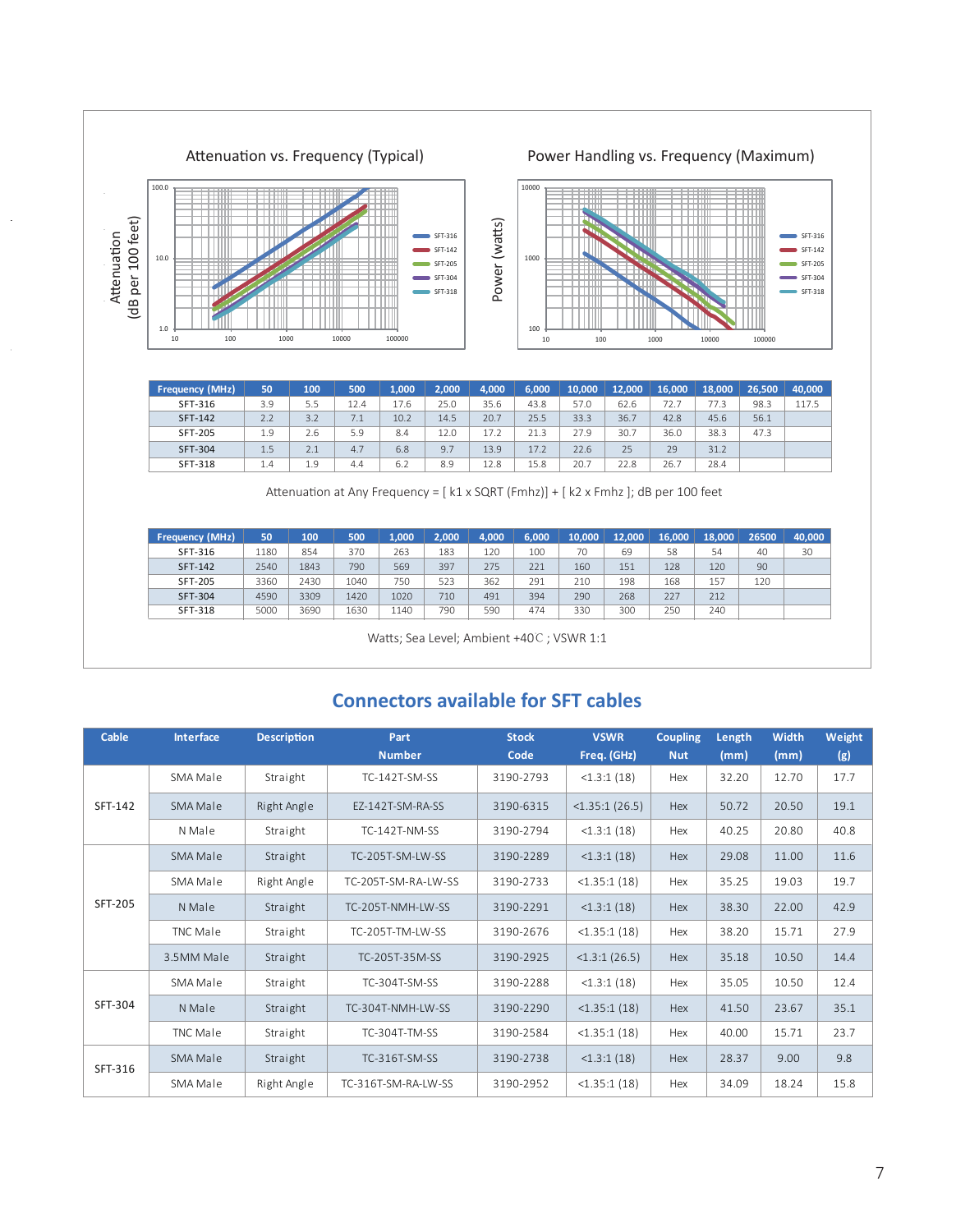### **TFlex®**

#### **Features & Benefits**

- Meets all MIL-C-17 Requirements
- Excellent Shielding Effectiveness
- Low Passive Intermod (PIM)
- Stable Loss, Phase, &VSWR vs Flexing
- Uses Standard Solder-on Semirigid Connectors ·

TFlex® employs a thin helical wrap of silver plated copper tape and overall braid sized such that standard solder-on connectors can be used.

TFlex® was developed 10 years ago and have been widely adopted by the commercial and military OEM's.

#### Some of the key characteristics of TFlex® are:

Passive Intermod – typically > -150dBc (2x20 watt carriers) Shielding Effectiveness – comparable to standard semirigid and like semirigid is beyond measurable limits.

Small/Lightweight – same size but lighter weight than standard CL semirigid coax.

Phase Stable – the helical tape outer conductor minimized electrical length change with temperature to yield substantial improvement over equivalent size flexible cables.

| <b>Flex Durability</b> | Good   |  |
|------------------------|--------|--|
| Attenuation            | Medium |  |
| Phase Temp. Stability  | Fair   |  |

Low Loss - can achieve loss comparable to standard CL semirigid coax.

Connector Availability | Very Good

Attenuation Stability – silver plated outer conductor prevents oxidation of the conductors thereby minimizing attenuation change vs time.

Power Handling – comparable to standard CL semirigid. Corrosion Resistance – jacketing of the cable with FEP provides excellent protection when cable is deployed in a corrosive environment.

Formability – the flexible nature of TFlex eliminates the need for hand or precision machine bending. TFlex is preterminated in it's approximate desired length and just "plugged in" using the most convenient/desirable routing.

Connectors (Solder-on) – are available from a variety of sources to fit standard semirigid coax and TFlex.

| Cable     | AA number         | Conductor   | <b>Dielectric</b> | Shields   | Jacket   | Weight             | Impedance   | Capacitance | Temp.         | Min.Bend | Cut-off   |
|-----------|-------------------|-------------|-------------------|-----------|----------|--------------------|-------------|-------------|---------------|----------|-----------|
|           | <b>Stock Code</b> | in.         | in.               | in.       | in.      | 1 <sub>b</sub> /ft | ohms        | pF/ft       | Range         | Radius   | Frequency |
|           |                   | (mm)        | (mm)              | (mm)      | (mm)     | (kg/m)             | Vp (%)      | (pF/m)      | F(C)          | in (mm)  | (GHz)     |
| TFlex-405 | AA-7741           | <b>SCCS</b> | PTFE              | SC        | Blue FEP | 0.015              | $50 + (-1)$ | 29.3        | $-85 + 267$   | 0.25     | 61.87     |
|           | 51670             | 0.020       | 0.064             | 0.085     | 0.104    |                    |             |             |               |          |           |
|           |                   | (0.51)      | (1.63)            | (2.16)    | (2.64)   | (0.022)            | 70%         | (96.1)      | $(-65 + 125)$ | (6.4)    |           |
| TFlex-402 | AA-7740           | <b>SC</b>   | PTFE              | <b>SC</b> | Blue FEP | 0.033              | $50 + (-1)$ | 29.3        | $-85 + 267$   | 0.50     | 33.86     |
|           | 51688             | 0.036       | 0.118             | 0.141     | 0.160    |                    |             |             |               |          |           |
|           |                   | (0.91)      | (3.00)            | (3.58)    | (4.06)   | (0.049)            | 70%         | (96.1)      | $(-65 + 125)$ | (12.7)   |           |
| TFlex-401 | AA-8642           | <b>SC</b>   | PTFE              | SC        | Blue FEP | 0.095              | $50 + (-1)$ | 29.3        | $-85 + 267$   | 1.125    | 19.16     |
|           | 51778             | 0.064       | 0.208             | 0.249     | 0.270    |                    |             |             |               |          |           |
|           |                   | (1.63)      | (5.28)            | (6.32)    | (6.9)    | (0.142)            | 70%         | (96.1)      | $(-65 + 125)$ | (28.6)   |           |

#### **Specifications:**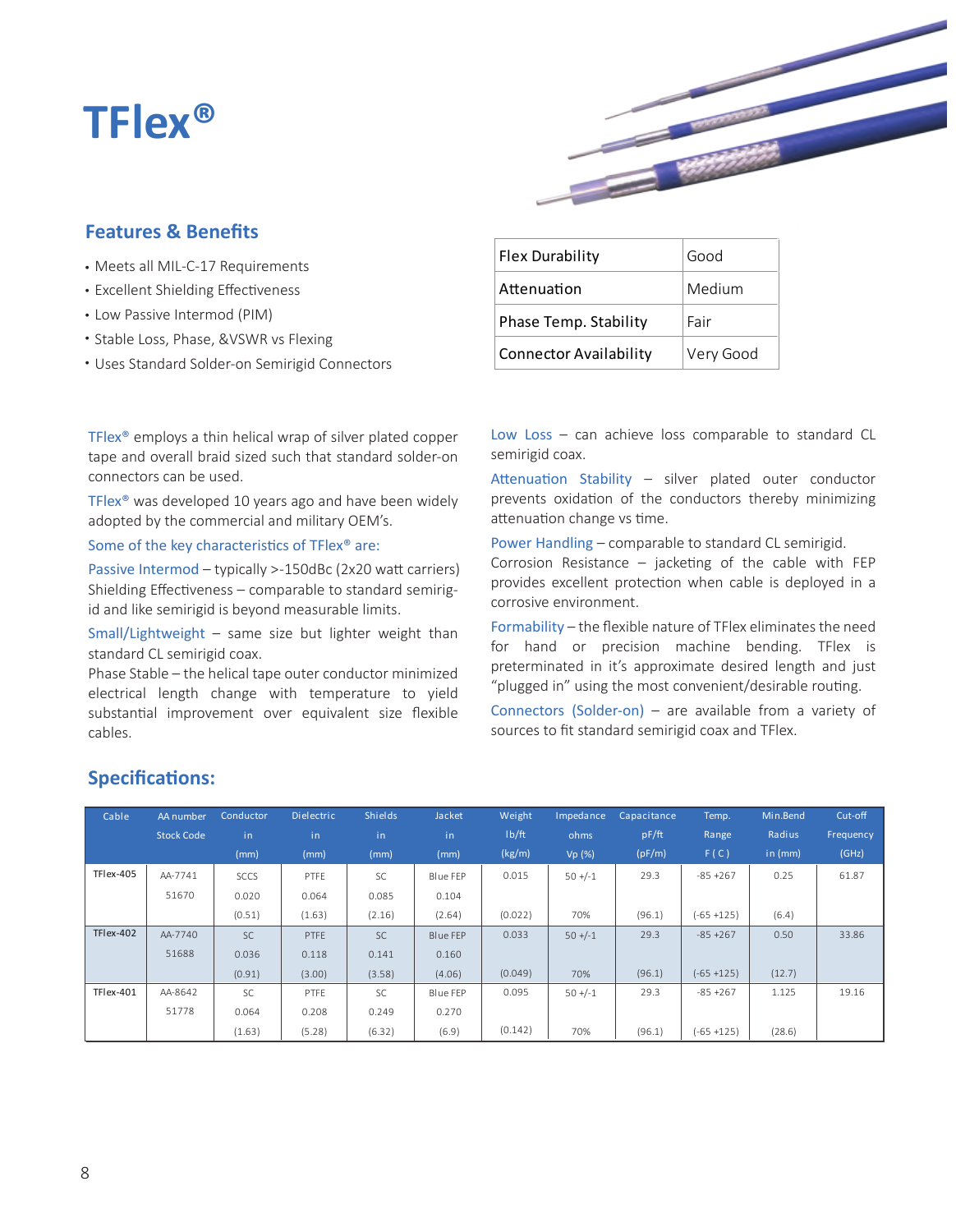

| <b>Frequency (MHz)</b> | 50  | 100   | 500 | 1.000 | 2.000 | 4.000 | 6,000 | 10.000 | 12,000 | 16,000 | 18,000 | 26.500 | 40,000 |
|------------------------|-----|-------|-----|-------|-------|-------|-------|--------|--------|--------|--------|--------|--------|
| TFlex-405              | 4.5 | 6.4   | 14. | 41.I  | 30.5  | 44.6  | 56.0  | 75.0   | 83.4   | 98.9   | 106.1  | 134.4  | 174.0  |
| TFlex-402              | 2.4 | 3.4   | 8.0 | 11.6  |       | 25.7  | 32.8  | 45.0   | 50.6   | 60.9   | 65.9   | 85.5   |        |
| TFlex-401              | 1.5 | ے ، د | 5.3 | ه.    |       | 18.8  | 23.5  | 33.0   | 37.4   | 45.8   | 50.0   |        |        |

| <b>Frequency (MHz)</b> | 50   | 100  | 500 | 1,000 | 2.000 | 4,000 | 6,000 | $10,000$ $^{\circ}$ | 12.000 | 16,000 | 18.000 | 26.500 | 40,000   |
|------------------------|------|------|-----|-------|-------|-------|-------|---------------------|--------|--------|--------|--------|----------|
| TFlex-405              | 560  | 390  |     | 121   | 85    | 59    | 4.    | 36                  | 33     | 28     | 26     |        | <b>.</b> |
| TFlex-402              | 1386 | 980  | 418 | 290   | 198   | 132   | 105   | 78                  | 69     | 58     | 54     | 41     |          |
| TFlex-401              | 3010 | 2095 | 885 | 595   | 394   | 257   | 198   | 136                 | 120    | 102    | 88     |        |          |

Watts; Sea Level; Ambient +40°C; VSWR 1:1

#### **Connectors available for TFlex cables**

| Cable     | <b>Interface</b> | <b>Description</b> | Part<br><b>Number</b> | <b>Stock</b><br>Code | <b>VSWR</b><br>Freq. (GHz) | <b>Coupling</b><br><b>Nut</b> | Length<br>(mm) | <b>Width</b><br>(mm) | Weight<br>(g) |
|-----------|------------------|--------------------|-----------------------|----------------------|----------------------------|-------------------------------|----------------|----------------------|---------------|
|           | SMA Male         | Straight           | TC-402-SM-EF-SS       | 3190-6248            | $<$ 1.3:1 (26.5)           | Hex                           | 14.65          | 9.24                 | 6.5           |
| TFlex-402 | SMA Male         | Right Angle        | F7-402-SM-RA          | 3190-2902            | $<$ 1.3:1 (18)             | <b>Hex</b>                    | 27.06          | 18.24                | 12.9          |
|           | N Male           | Straight           | <b>TC-402-NMH</b>     | 3190-2921            | <1.3:1(18)                 | Hex                           | 33.88          | 22.00                | 35.6          |
|           | SMA Male         | Straight           | TC-405-SM-FF          | 3190-2711            | <1.35:1(26.5)              | Hex                           | 17.50          | 9.24                 | 6.4           |
|           | SMA Male         | Right Angle        | <b>TC-405-SM-RA</b>   | 3190-2901            | $<$ 1.35:1 $(18)$          | Hex                           | 26.06          | 17.77                | 14.0          |
| TFlex-405 | 2.92MM Male      | Straight           | F7-405-KM-SS          | 3190-6225            | $<$ 1.3:1 (40)             | <b>Hex</b>                    | 23.16          | 9.24                 | 8.4           |
|           | SMP Female       | Straight           | TC-405-SMPF           | 3190-6329            | <1.5:1(40)                 | <b>NA</b>                     | 6.90           | 3.40                 | 0.3           |
|           | MSMP Female      | Straight           | EZ-405-MSMPF          | 3190-6314            | <1.5:1(40)                 | <b>NA</b>                     | 11.24          | 3.80                 | 3.5           |
|           | 2.92MM Female    | Straight           | EZ-405-KF-SS          | 3190-6309            | <1.35:1(40)                | <b>NA</b>                     | 15.57          | 9.24                 | 5.8           |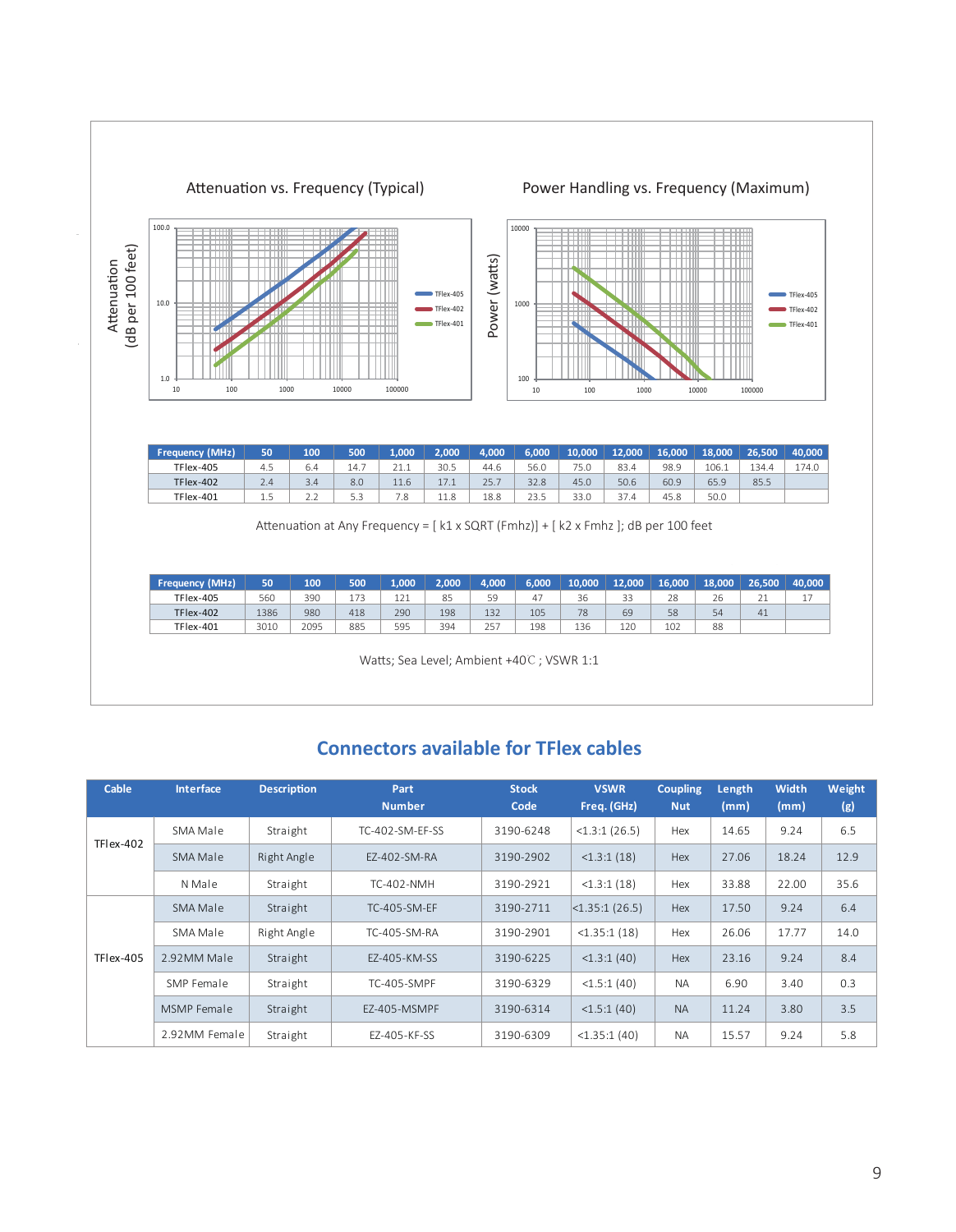### **Connectors**

Times Microwave Systems designs and manufactures high performance RF and Microwave coaxial cables, connectors and cable assemblies for military,aerospace, telecommunications, compliance testing and industrial applications. We are an engineering organization committed to innovation and development of new products for demanding applications, but also a fully integrated manufacturer of cable, connectors and assemblies with cost effective production facilities and the resources of Amphenol behind us.

We offer a full range of connectors with all standard interfaces designed to match our microwave and provide optimum performance. Our integrated design and production expertise positions to provide custom cable assemblies to meet your requirements including phase matching, special testing, custom connectors, improved strain relief, armoring, special markings, traceability, color coding, kitting and other special requirements.



Swept option: Swept replaceable screw tube is available to satisfy the right angle requirement with an effective cost, while the performance could be maintained the same as the straight connectors.





\* Dimension is just for reference, detailed information please contact factory.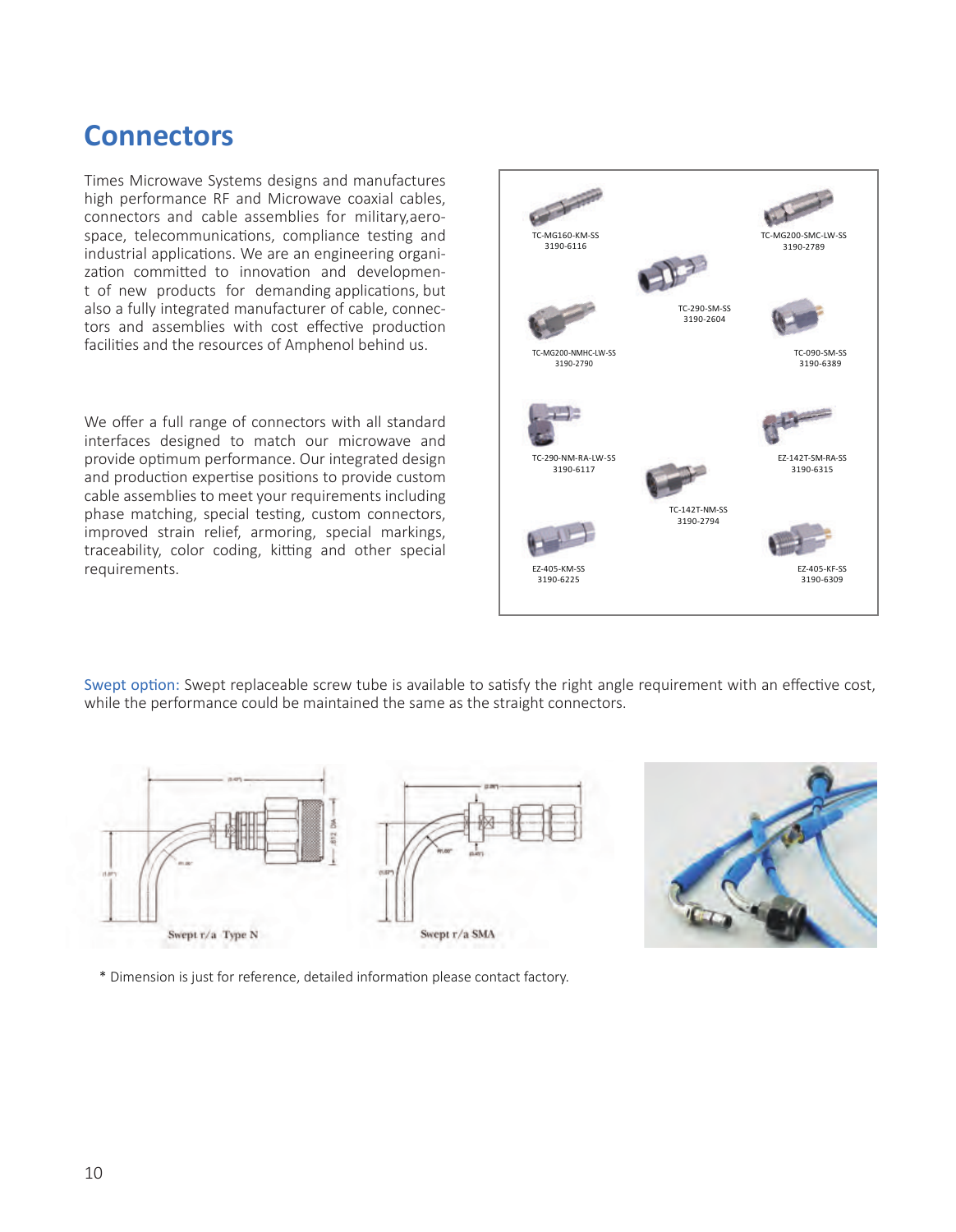### **Cable Assemblies**

Times Microwave Systems also provides microwave cables as assemblies to meet a broad range of application requirements. We provide special testing, custom connectors, improved strain relief, special markings and other services to meet the requirements of your application.

Armored option: Steel armor is available as an option to provide the cable assembly the additional protection for rough field application.



#### **Here is the list of swept and armor option for reference:**

| <b>Cable</b><br><b>Connector</b> | <b>MG-160</b> | <b>SFT-205</b> | <b>SFT-205-PUR</b> | <b>HF-190</b> | <b>HF-190-PUR</b> | <b>HF-290</b> |
|----------------------------------|---------------|----------------|--------------------|---------------|-------------------|---------------|
| 3.5MM Male SW                    |               | 3190-6156      | 3190-6158          | 3190-6108     | 3190-6104         |               |
| <b>SMA Male SW</b>               |               | 3190-6089      | 3190-6086          | 3190-6105     | 3190-6101         |               |
| N Male SW                        |               | 3190-6090      | 3190-6087          | 3190-6106     | 3190-6102         |               |
| <b>TNC Male SW</b>               |               | 3190-6091      | 3190-6088          | 3190-6107     | 3190-6103         |               |
| Steel Armor Option               | MI-10642      | MI-10630       |                    | MI-10630      |                   | MI-10635      |

\*ST=Straight \*SW=Swept tube \*RA=Right Angle